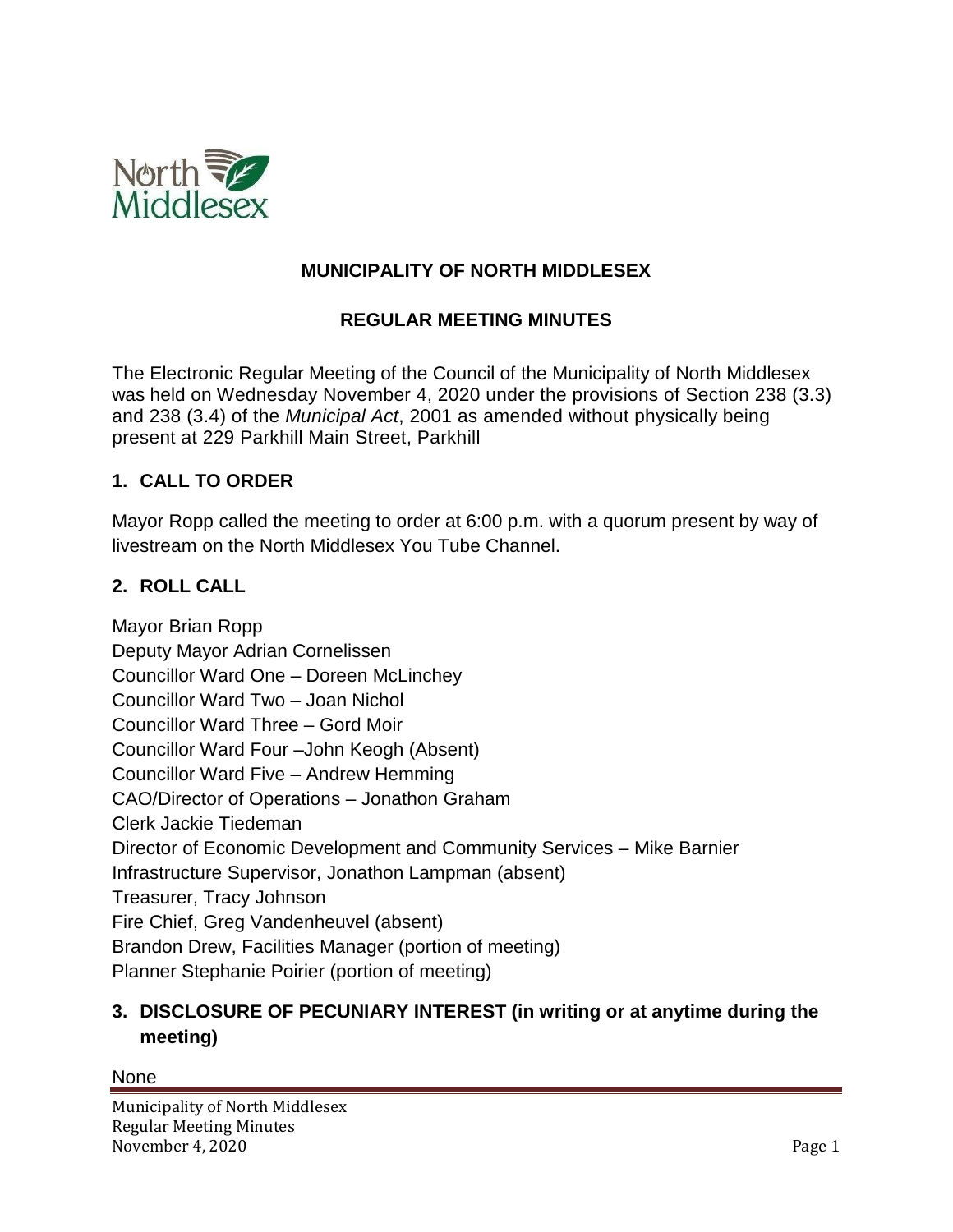# **4. MINUTES OF PREVIOUS MEETINGS**

# **MOTION #248/2020**

**NICHOL/HEMMING**: That the October 21, 2020 Regular Meeting Minutes be approved as presented.

CARRIED

# **5. PUBLIC MEETINGS**

### **MOTION #249/2020 MCLINCHEY/HEMMING**: Adjourn Regular Meeting to Committee of Adjustment Meeting at 6:00 p.m.

CARRIED

See separate Committee of Adjustment minutes

Regular Meeting resumed at 6:30 p.m.

# **6. DELEGATION**

6:30 p.m. Janet Johnstone, representing Blessing Store, requested to attend to discuss signage on Mill Street, Parkhill. Specifically, requesting the removal of the "Do not Block Sidewalk" sign attached to the Blessing's building, removal of additional "No Parking" signs along Mill Street from the Ambulance Base to Station Street area and requesting "Public Parking" signs on Main Street to indicate where the new public parking lot is located. Other requests were suggested but not recommended for consideration. Mayor Ropp thanked Mrs. Johnstone for her attendance and staff will accommodate the above-identified requests.

# **7. DEPARTMENTAL REPORTS**

# a. Backyard Chickens Pilot Project Request – Clerk

Several questions were asked by Council and responded to by municipal staff and the Municipal Enforcement Unit regarding the contents of the report. After careful consideration and prior to voting on the recommendation, clarification was requested and subsequently the recommendation modified to remove the words "at this time" after "denied".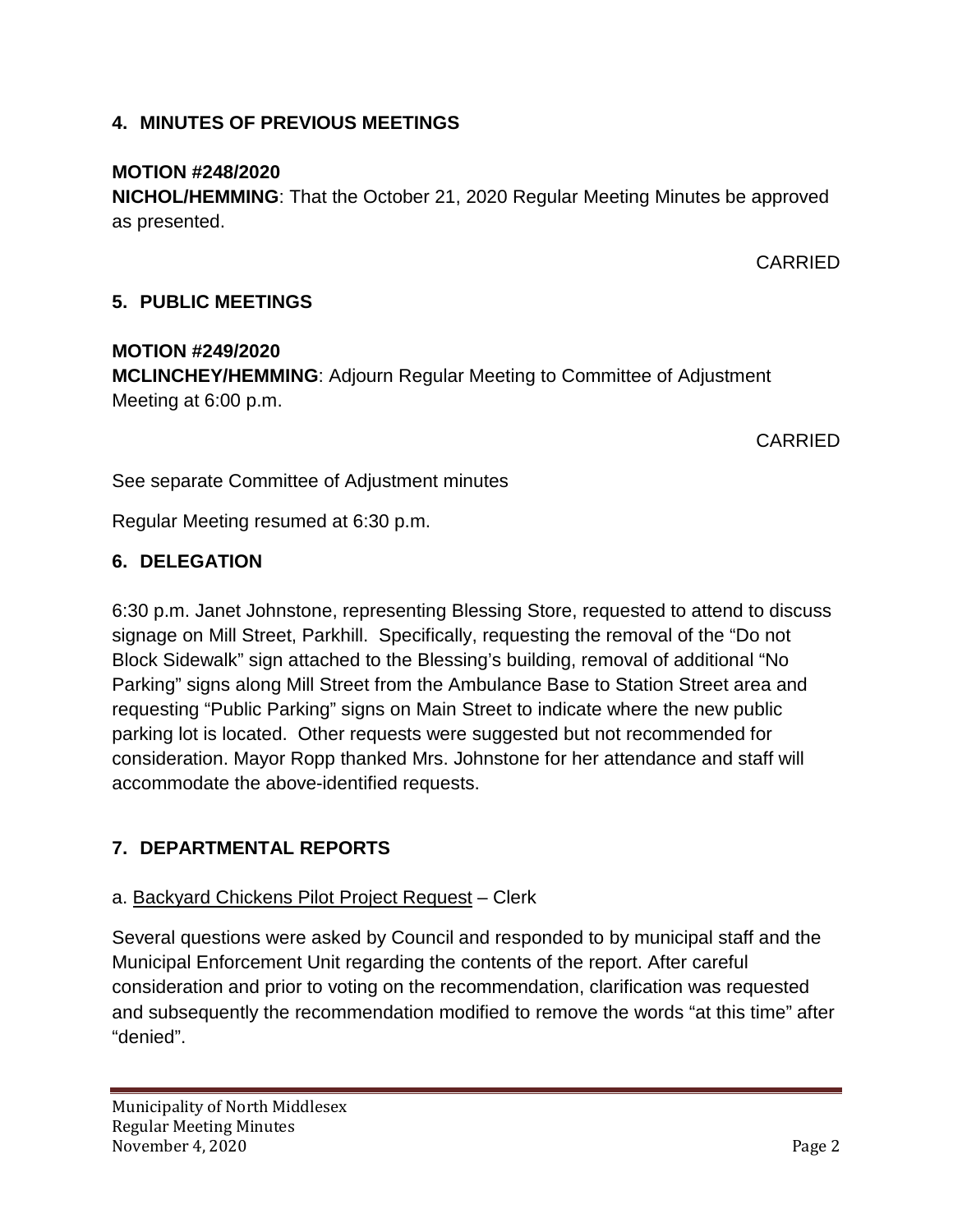## **MOTION #250/2020**

**NICHOL/CORNELISSEN**: That Council receive the report "entitled Backyard Chickens Pilot Project Request";

And further that the request to amend or create municipal by-laws to allow the keeping of backyard chickens in residential areas be denied;

And that By-law Enforcement continue to enforce compliance per North Middlesex's Zoning By-law.

#### CARRIED

#### b. 2021 Regular and Special Council Meeting Schedule - Clerk

#### **MOTION #251/2020**

**MCLINCHEY/MOIR**: That Council receive the report entitled "2021 Regular and Special Meeting Schedule" be received; and

That the meeting schedule, as attached, by hereby approved by Council with the understanding that there may be changes to the schedule as allowed through the Procedural By-law that may include Venue, Format of meeting (In person, electronic or combination of both) and time change.

CARRIED

### c. 2021 Administration Building Closure Schedule - Clerk

#### **MOTION #252/2020**

**CORNELISEN/HEMMING**:That Council receive the report entitled "2021 Administration Offices Closure Schedule";

And further that the 2021 Statutory Holidays, Negotiated Closures and Additional Closure Request between Christmas and New Year's be approved.

CARRIED

d. Poundkeeping and Animal Control Services Contract Renewal – Clerk **MOTION #253/2020**

**MCLINCHEY/MOIR**: That Council receive the report entitled "Poundkeeping and Animal Control Services"; and that staff be directed to negotiate an agreement with the Animal Care Centre for their services to include the following:

Dog Control and wildlife pickup on public property (sick animals only)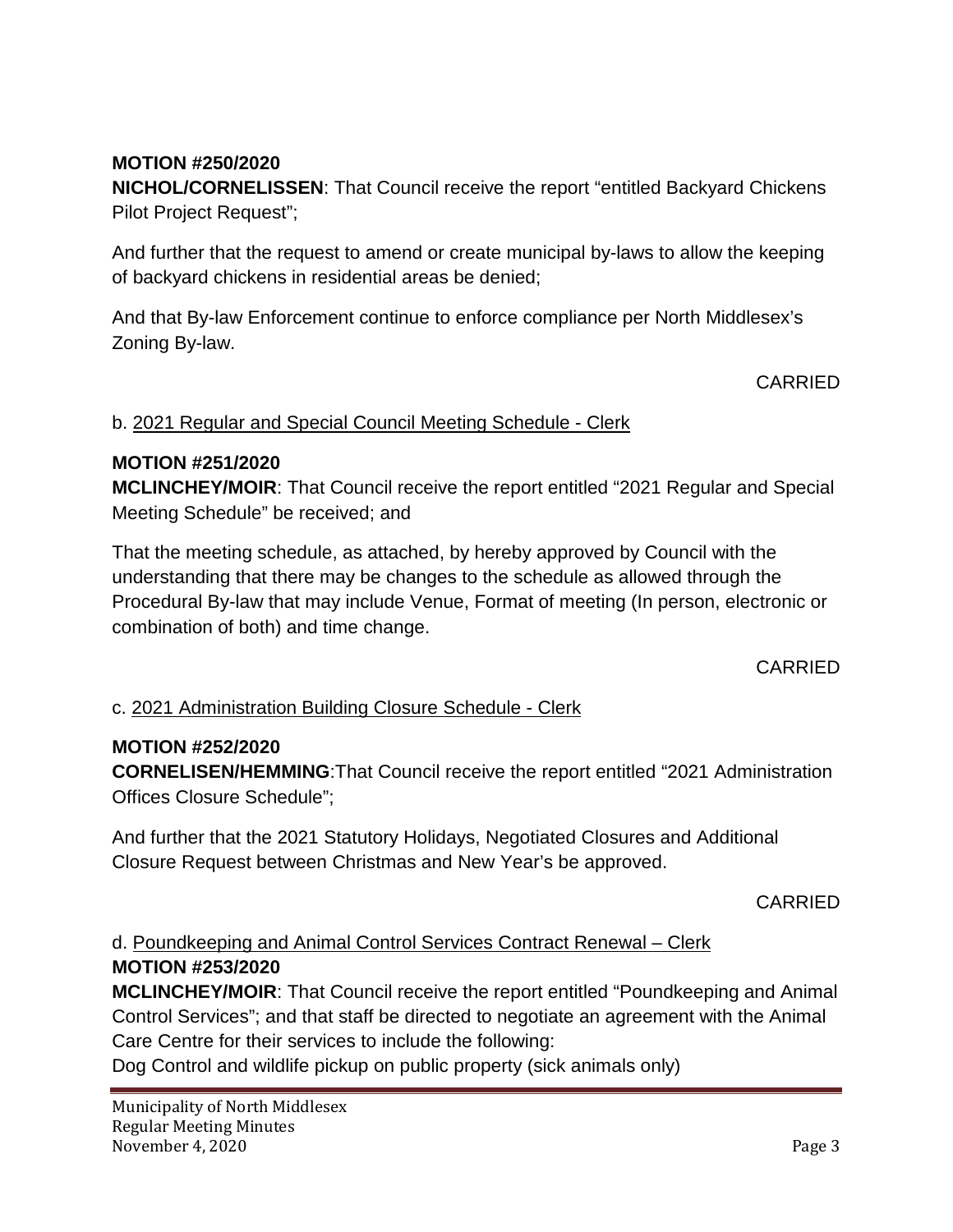e. Economic Development Update – November 2020 and Verbal update on Outdoor Rink Agreement with Optimist Club of East Williams – Director of Economic Development

# **MOTION #254/2020**

**MOIR/NICHOL**: That Council receive report entitled "Economic Development Update – November 2020" and dated November 4, 2020.

# CARRIED

Mr. Barnier updated on the draft agreement that has been presented to the Club being a five-year agreement with clearer direction on responsibilities for maintenance. A by-law has been prepared to authorize the execution of the agreement.

f. Municipally Significant Event Policy – Director of Economic Development

## **MOTION #255/2020**

**NICHOL/MCLINCHEY**: That Council receive and adopt the "Municipally Significant Event Policy"; and

Further that Council delegate the authority to designate Municipally Significant Events to the Municipal Clerk or their written designate.

CARRIED

g. Advertising during COVID-19 and Verbal updates Municipal Alcohol Policy – Facilities Manager

In addition to the arena advertising report, Mr. Drew also updated Council on amendments made to the Municipal Alcohol Policy to ensure it is brought up to current regulations.

### **MOTION #256/2020**

**HEMMING/MCLINCHEY**: That Council waive arena advertising fees for the 2020-2021 season; and

Further that the updated Municipal Alcohol Policy be adopted.

### CARRIED

# **8. PASSING OF ACCOUNTS**

Compilation of accounts from Oct 1-14, 2020 in the amount of \$343,244.38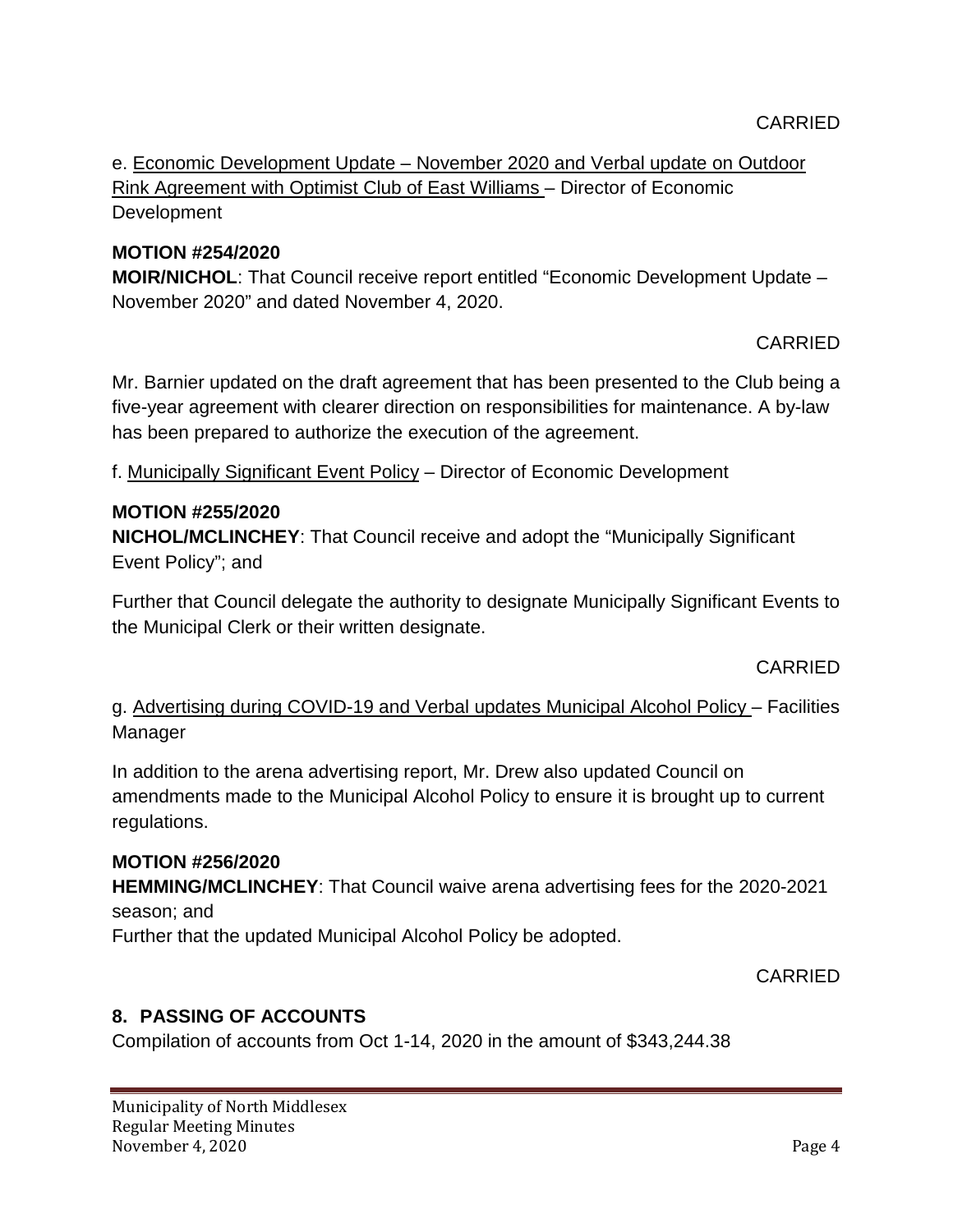### **MOTION #257/2020**

**NICHOL/CORNELISSEN**: Be it resolved that the following Bills and Accounts in the amount of \$513,192.75 be approved for payment:

General Cheques \$130,767.15 Direct Deposit \$188,338.88 On-line/PAP \$24,138.35 Cemetery Cheques \$0.00 Cemetery Direct Deposit \$0.00

**CARRIED** 

# **9. COMMITTEE REPORTS**

a. Lake Huron Primary Water Supply Joint Mgmt Board (Cr. Hemming)

b. ABCA (Deputy Mayor Cornelissen) Representatives from ABCA have been invited to the next meeting to provide information regarding the 2021 Budget and Healthy Watersheds Update

- c. BWRA (Cr. McLinchey) October Meeting Notes and 2021 Budget (R&F)
- d. EDAC (Cr. Moir) None
- e. LSAC (Cr. Nichol) None
- f. Recreation Committee (Cr. Hemming) None
- g. Water/Wastewater Committee (Cr. Moir) None
- h. Policies Review Committee (Cr. Nichol) August 20, 2020 (R&F)
- i.Fire Committee (Cr.Keogh) None
- j. OCWA Client Advisory Board (Jonathon Graham) None
- k. Budget Committee Next Meeting scheduled for November 18 (Draft 2021 Capital)
- l. Joint Building Committee none
- m. Community Development Fund Committee Deadline is November 30<sup>th</sup>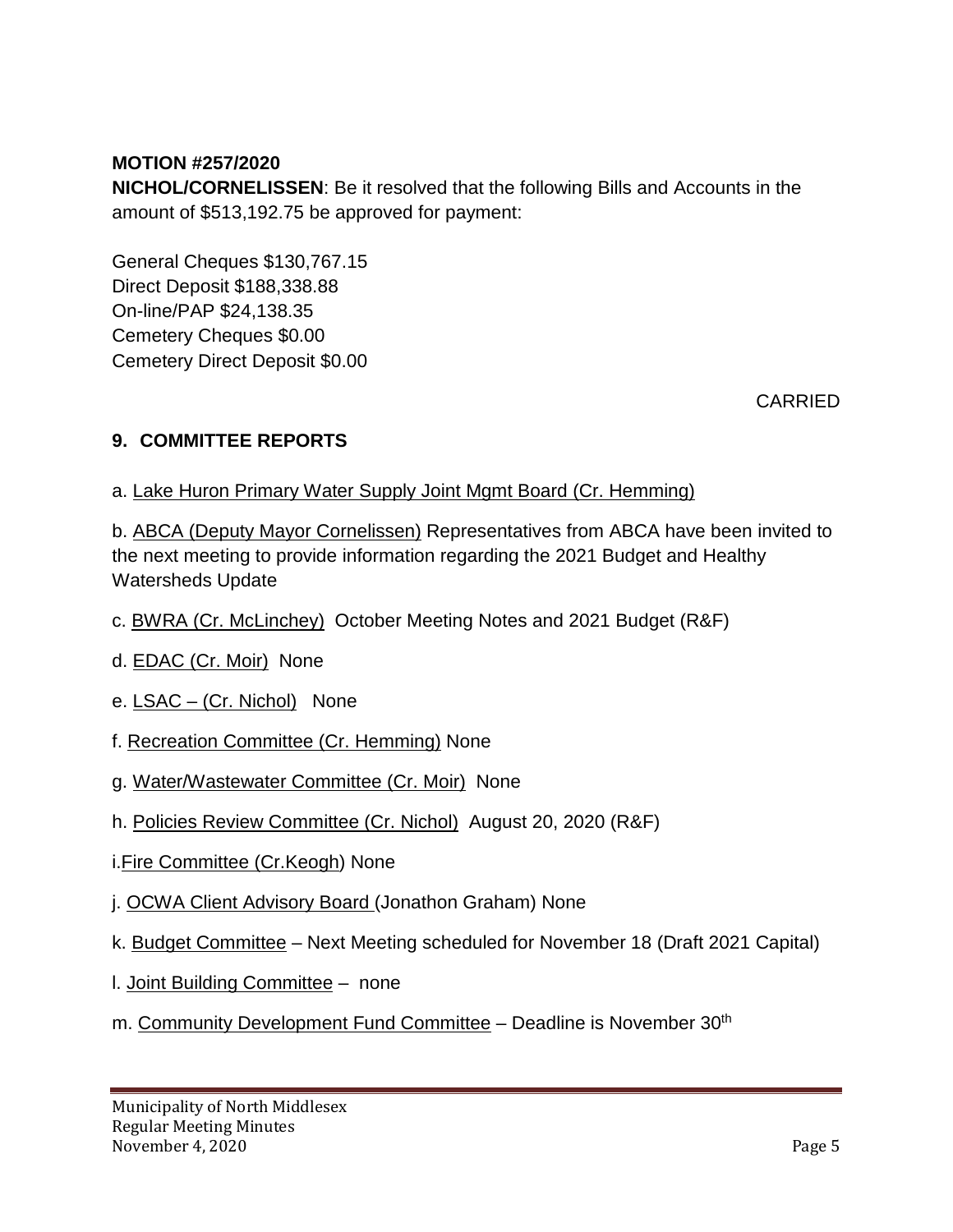## **10.CORRESPONDENCE**

a.Minister of Finance – acknowledgement of participating as delegate at AMO conference (receive and file)

b. Enbridge – Notice of rate increase effective April 1, 2021 (receive and file)

# **11.OTHER OR URGENT BUSINESS**

Cr. Nichol inquired about Remembrance Day Services this year due to COVID 19. Staff advised that Parkhill Legion was not having a public service however they would be streaming an alternate format service through face book. Plans for Ailsa Craig Legion was unknown.

Cr. Moir inquired into whether the municipality should be exploring options to implement municipal regulations for cannabis operations not under Federal jurisdiction. The CAO advised that he would consult with County Planning on available options for consideration.

Mayor Ropp advised of his recent site visit to the Beechwood Bridge project and encouraged members of council to pay a visit as well.

# **12. COMMUNICATIONS (including County Council)**

Deputy Mayor Cornelissen updated on the Rural Education Taskforce and that TVDSB will be rolling out a questionnaire type project called the "Thought Exchange". It is seeking public feedback on various matters relating to schools.

The County of Middlesex recently created the County's first women's caucus aiming to support rural women in the fallout of the COVID pandemic. The group is seeking to understand the challenges being encountered perhaps through layoffs, working at home or daycare challenges.

Another recent topic of discussion was the future governance with County Council including how representation may be affected.

The use of the enhanced rumble strips within the County was also discussed.